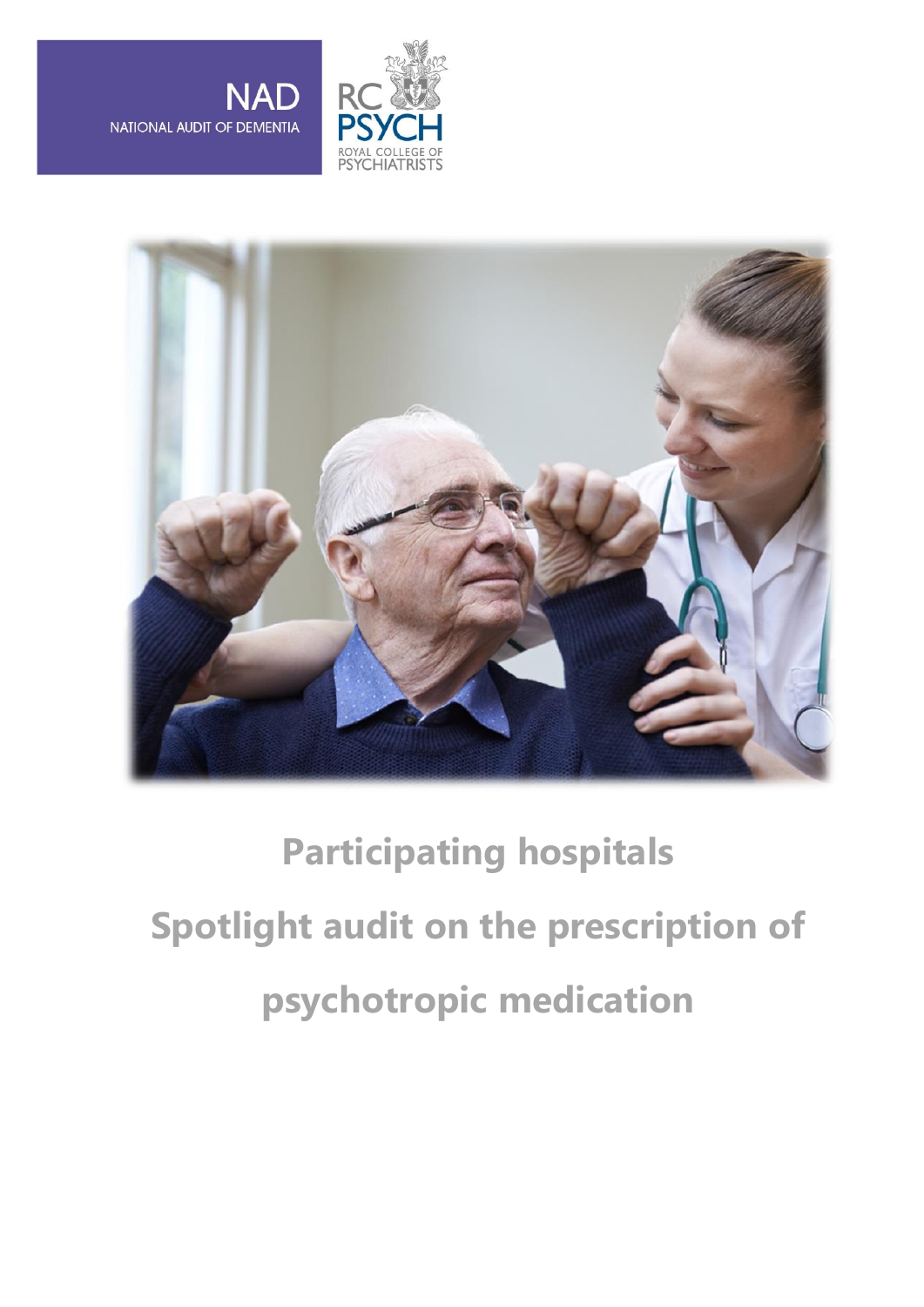## Participating hospitals

The following hospitals submitted data for the NAD spotlight audit on the prescription of psychotropic medication:

**Aintree University Hospital, Liverpool** Aintree University Hospital NHS Trust

**Arrowe Park Hospital, Wirral** Wirral University Teaching Hospital NHS Foundation Trust

**Basingstoke & North Hampshire Hospital, Basingstoke** Hampshire Hospitals NHS Foundation Trust

**Bassetlaw Hospital, Worksop** Doncaster and Bassetlaw Hospitals NHS Foundation Trust

**Bedford Hospital, Bedford** Bedford Hospital NHS Trust

**Bradford Royal Infirmary, Bradford** Bradford Teaching Hospitals NHS Foundation Trust

## **Chesterfield Royal Hospital, Chesterfield**

Chesterfield Royal Hospital NHS Foundation Trust

**Doncaster Royal Infirmary, Doncaster** Doncaster and Bassetlaw Hospitals NHS Foundation Trust

**Dorset County Hospital, Dorchester** Dorset County Hospital Foundation Trust

**Fairfield General Hospital, Bury** Pennine Acute Hospitals NHS Trust

**Freeman Hospital, Newcastle-upon-Tyne** The Newcastle Upon Tyne Hospitals NHS Foundation Trust

**Great Western Hospital, Swindon** Great Western Hospitals NHS Foundation Trust

**Harrogate District Hospital, Harrogate** Harrogate & District NHS Foundation Trust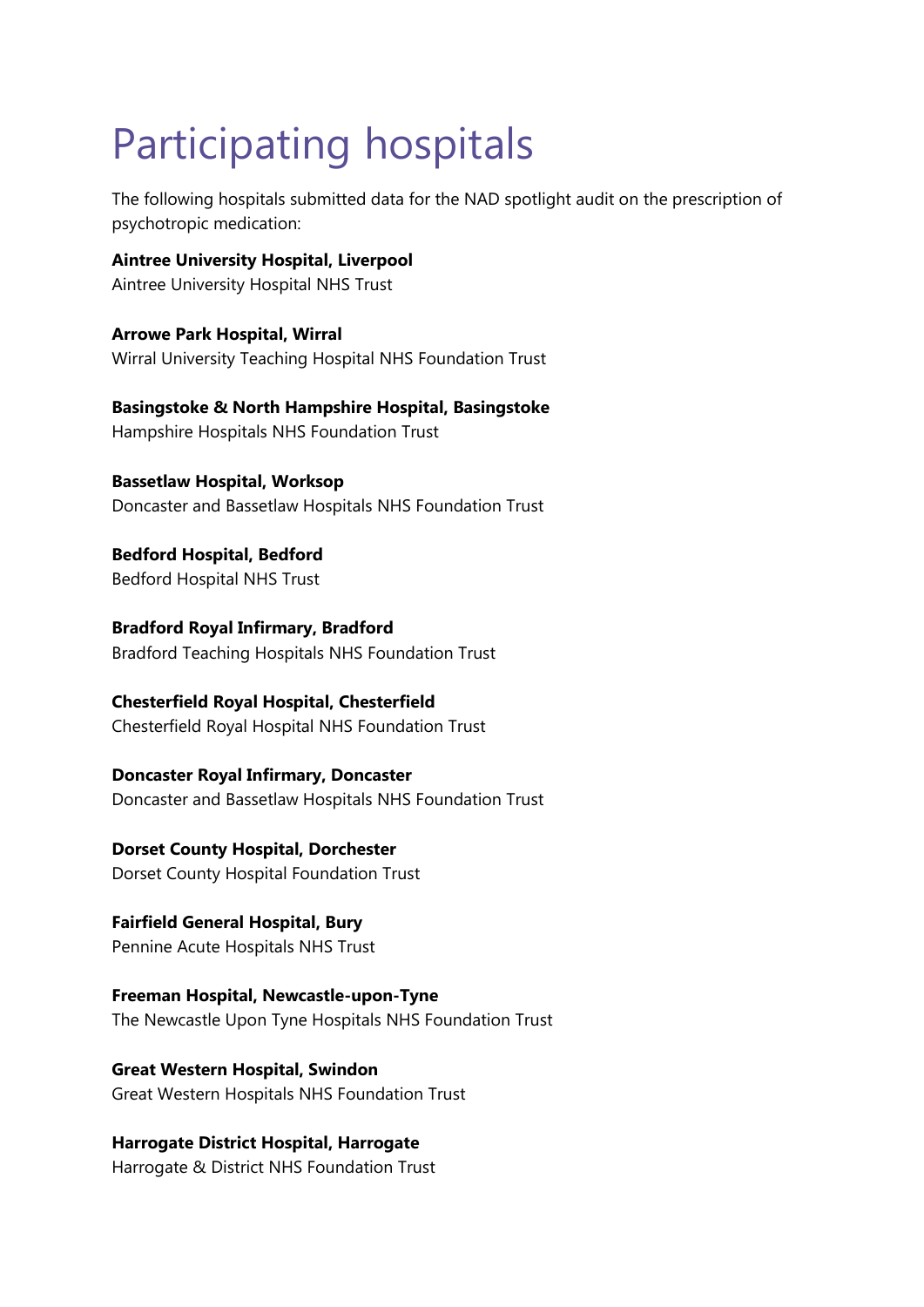**Huddersfield Royal Infirmary, Huddersfield**

Calderdale and Huddersfield NHS Foundation Trust

**Homerton University Hospital, London** Homerton University Hospital NHS Foundation Trust

**James Paget Hospital, Great Yarmouth** James Paget University Hospitals NHS Trust

**Kingston Hospital, Kingston-upon-Thames** Kingston Hospital NHS Trust

**Leeds General Infirmary, Leeds** Leeds Teaching Hospitals NHS Trust

**Leicester Royal Infirmary, Leicester** University Hospitals Leicester NHS Trust

**Luton & Dunstable University Hospital** Luton & Dunstable University Hospital NHS Foundation Trust

**Milton Keynes University Hospital, Milton Keynes** Milton Keynes University Hospital NHS Trust

**Norfolk and Norwich University Hospital, Norwich** Norfolk and Norwich University Hospital Trust

**North Manchester General Hospital, Manchester**

Pennine Acute Hospitals NHS Trust

**Northampton General Hospital, Northampton** Northampton General Hospital NHS Trust

**Princess Alexandra Hospital, Harlow** Princess Alexandra Hospital NHS Trust

**Queen Elizabeth Hospital, Gateshead** Gateshead Health NHS Foundation Trust

**Queen Elizabeth Hospital Birmingham, Birmingham**

University Hospitals Birmingham NHS Foundation Trust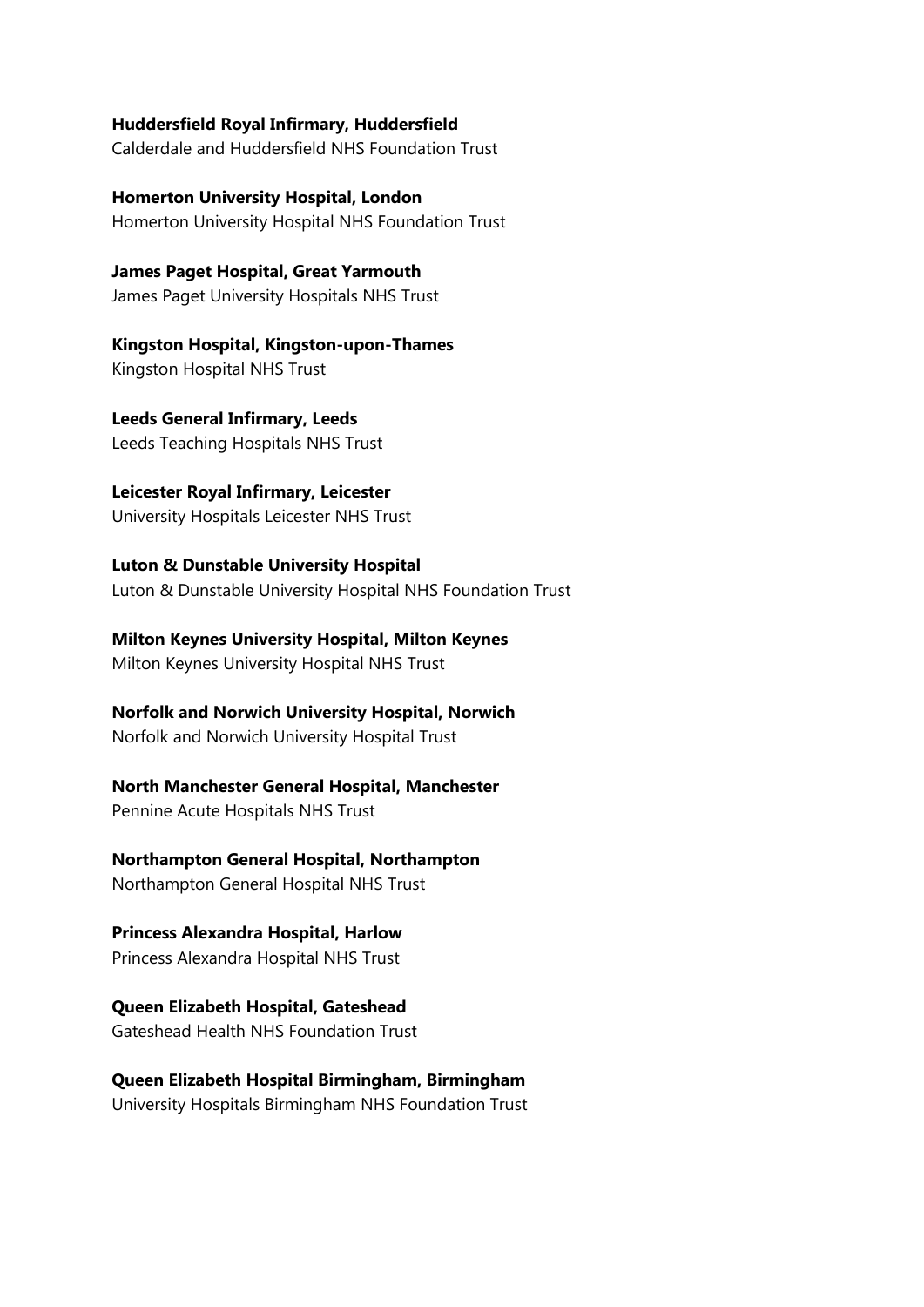**Queen's Hospital, Burton-on-Trent** Burton Hospitals NHS Foundation Trust

**Rochdale Infirmary, Rochdale** The Pennine Acute Hospitals NHS Trust

**Royal Berkshire Hospital, Reading** Royal Berkshire NHS Foundation Trust

**Royal Cornwall Hospital, Truro** Royal Cornwall Hospitals NHS Trust

**Royal Derby Hospital, Derby** Derby Acute Hospitals NHS Foundation Trust

**Royal Hampshire County Hospital, Winchester** Hampshire Hospitals NHS Foundation Trust

**Royal Oldham Hospital, Oldham** Pennine Acute Hospitals NHS Trust

**Royal United Hospital, Bath** Royal United Hospital NHS Foundation Trust

**Salford Royal Hospital, Salford** Salford Royal NHS Foundation Trust

**Southampton General Hospital, Southampton** University Hospital Southampton NHS Foundation Trust

**Southend University Hospital, Westcliff-on-Sea** Southend University Hospital NHS Foundation Trust

**St George's Hospital, London** St George's University Hospitals NHS Foundation Trust

**St James's University Hospital, Leeds** Leeds Teaching Hospitals NHS Trust

**St Mary's Hospital, London** Imperial College Healthcare NHS Trust

**St Richard's Hospital, Chichester** Western Sussex Hospitals NHS Foundation Trust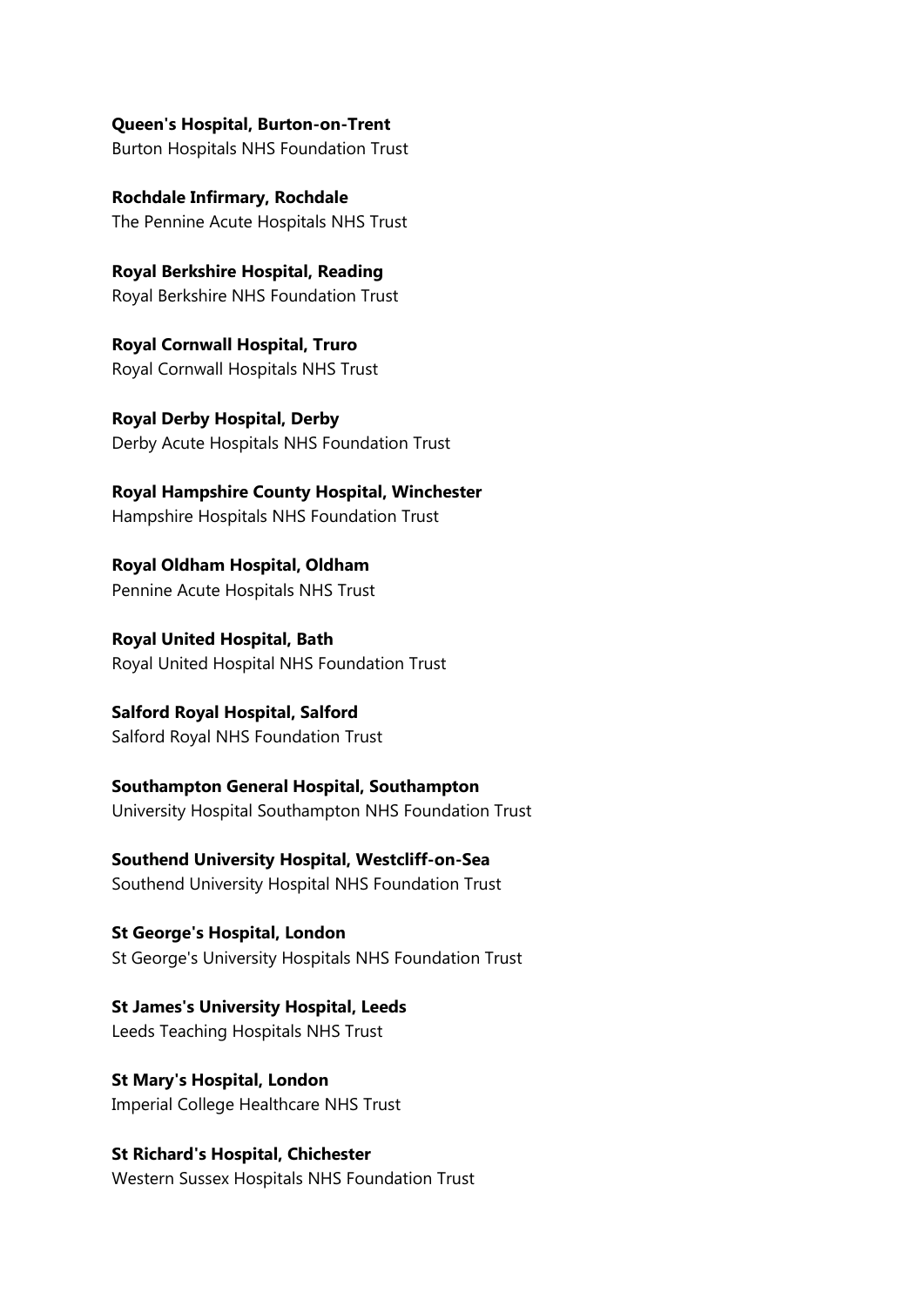## **Stepping Hill Hospital, Stockport**

Stockport NHS Foundation Trust

**Sunderland Royal Hospital, Sunderland** City Hospitals Sunderland NHS Foundation Trust

**The Royal Liverpool University Hospital, Liverpool**

The Royal Liverpool and Broadgreen University Hospitals NHS Trust

**The Royal Victoria Infirmary, Newcastle-upon-Tyne** The Newcastle Upon Tyne Hospitals NHS Foundation Trust

**University Hospital of North Tees, Stockton-on-Tees** North Tees & Hartlepool NHS Foundation Trust

**Whittington Hospital, London** Whittington Health NHS Trust

**Worthing Hospital, Worthing** Western Sussex Hospitals NHS Foundation Trust

**York Hospital, York** York Teaching Hospital NHS Foundation Trust